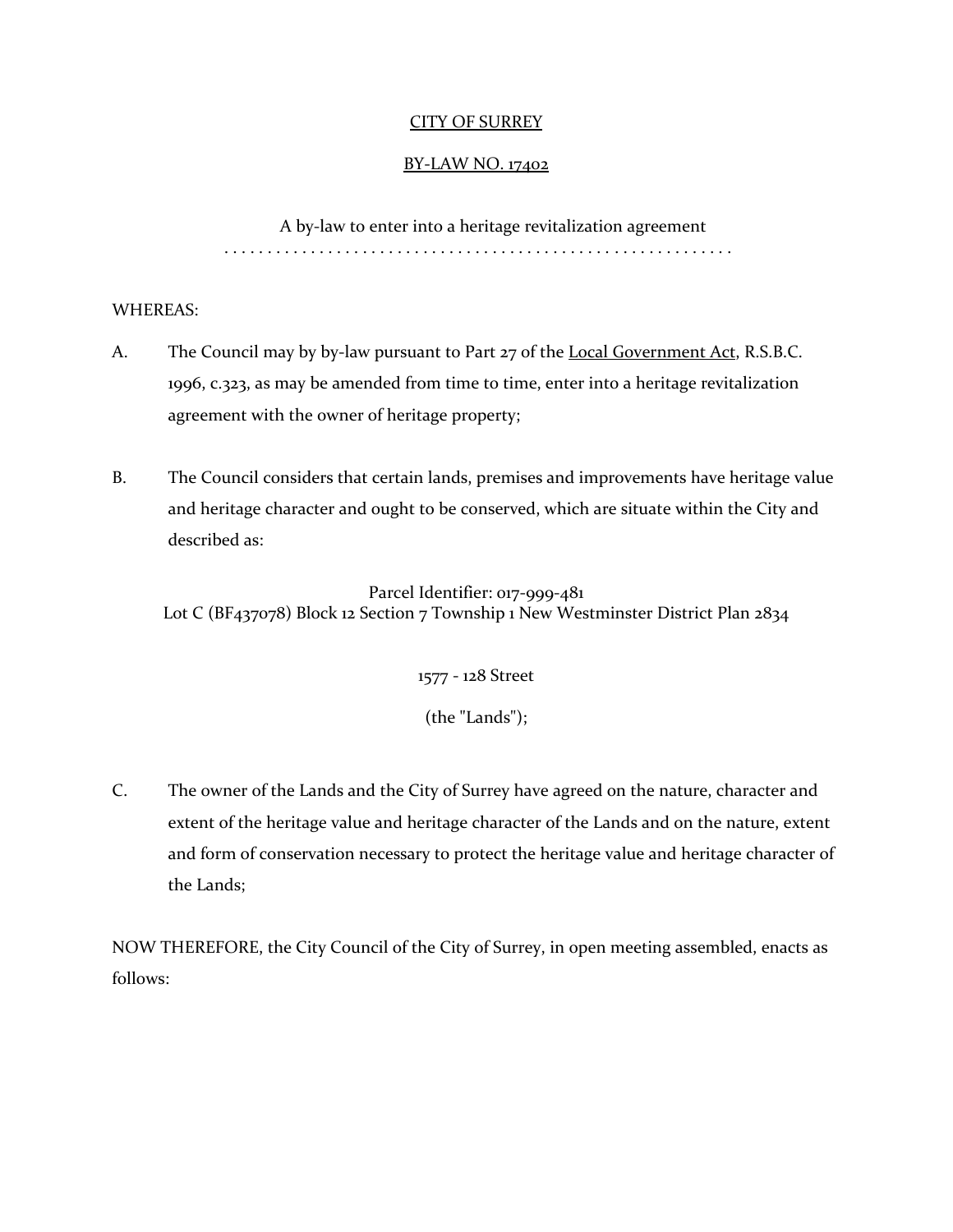- 1. The City is authorized hereby to enter into that certain Heritage Revitalization Agreement including Appendix "A" attached thereto and appended to this By-law as Schedule "I" (the "Heritage Revitalization Agreement") in respect of the Lands.
- 2. The Mayor and the City Clerk are authorized on behalf of the Council to sign and the Heritage Revitalization Agreement and to register a notice on the title of the Lands.
- 3. Schedule "I" forms a part of this By-law.
- 4. This By-law may be cited for all purposes as "City of Surrey Heritage Revitalization Agreement By-law, 2011, No. 17402".

PASSED FIRST READING on the 9th day of May, 2011. PASSED SECOND READING on the 9th day of May, 2011. PASSED THIRD READING on the 9th day of May, 2011.

RECONSIDERED AND FINALLY ADOPTED, signed by the Mayor and Clerk, and sealed with the Corporate Seal on the 30th day of May, 2011.

\_\_\_\_\_\_\_\_\_\_\_\_\_\_\_\_\_\_\_\_\_\_\_\_\_\_\_\_\_\_\_\_\_\_\_\_\_\_ MAYOR

\_\_\_\_\_\_\_\_\_\_\_\_\_\_\_\_\_\_\_\_\_\_\_\_\_\_\_\_\_\_\_\_\_\_\_\_\_\_ CLERK

h:\by-laws\adopted bylaws\2011\byl 17402.docx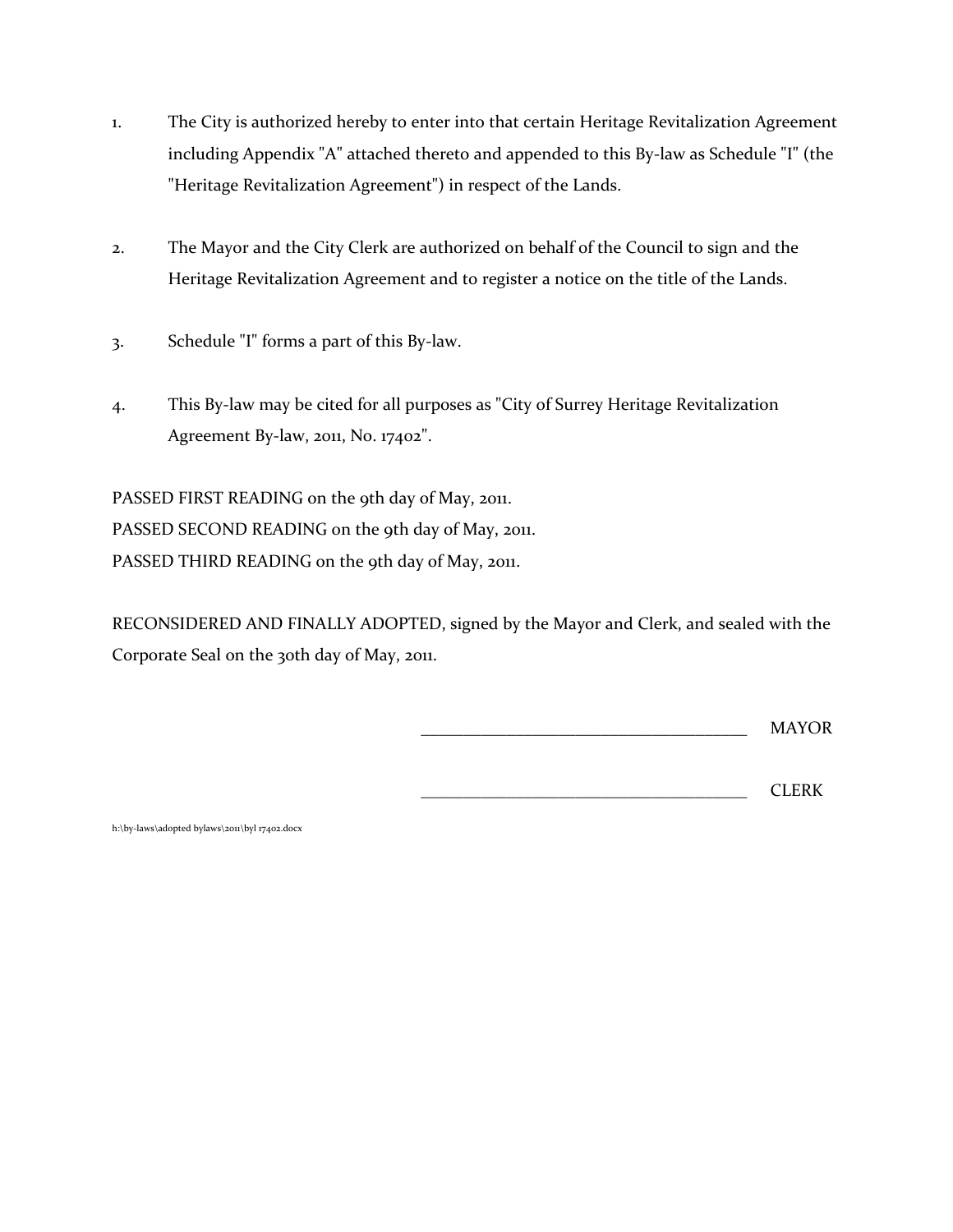#### **SCHEDULE "I"**

#### **HERITAGE REVITALIZATION AGREEMENT**

This Agreement made the \_\_\_ day of \_\_\_\_\_\_\_\_\_, 2011

BETWEEN:

#### OCEAN PARK COMMUNITY ASSOCIATION, Inc. No.

S 1476 1577 128<sup>th</sup> Street Surrey, British Columbia  $V_4A_3V_1$ 

#### OF THE FIRST PART

AND:

CITY OF SURREY, a municipal corporation, and having offices at  $14245.56^{\text{th}}$  Avenue Surrey, British Columbia  $V<sub>3</sub>X<sub>3</sub>A<sub>2</sub>$ 

(the "City")

#### OF THE SECOND PART

#### WHEREAS:

A. The Owner is the registered owner in fee simple of the following lands and premises situate in the City of Surrey, British Columbia and described as:

Parcel Identifier: 017-999-481 Lot C (BF437078) Block 12 Section 7 Township 1 New Westminster District Plan 2834

1577 128 Street

(the "Lands");

- B. The Owner and the City consider that the Lands, including the improvements and features on the Lands, have *heritage value* and *heritage character*;
- C. The Owner and the City desire to conserve the *heritage value* and *heritage character* of the Lands;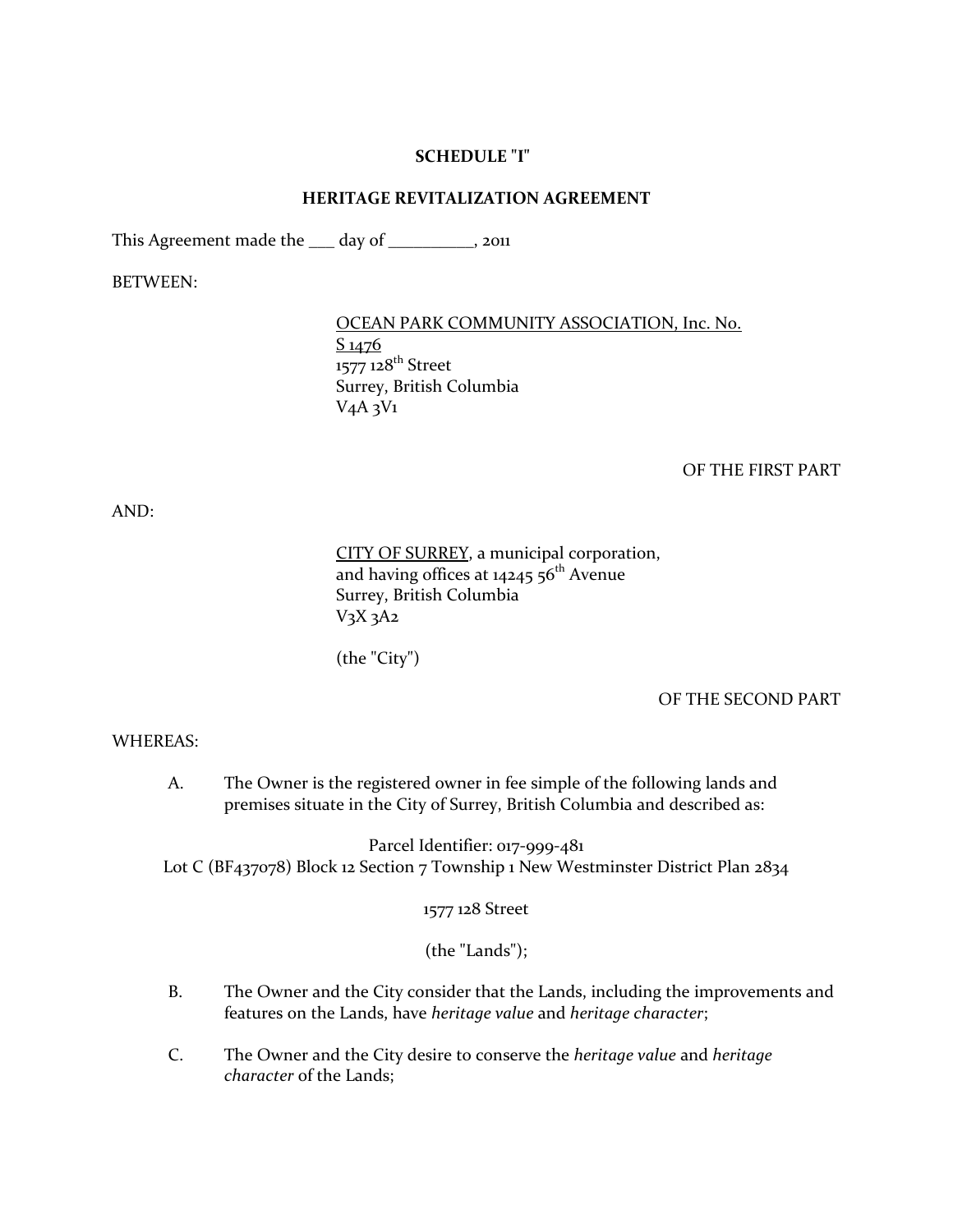- D. For the purpose of conservation of the *heritage value* and *heritage character* of the Lands, the Owner and the City have agreed to enter into this Agreement setting out the terms and conditions of continuing protection for the *heritage value* and *heritage character* of the Lands;
- E. The owner has agreed to the terms for compensating the City for the loss in heritage value in accordance with Section 2(f) of this Agreement in the event the heritage improvements or features on the Lands are moved or destroyed other than through natural causes;
- F. The improvements or features on the Lands which have *heritage value* and *heritage character* which both the Owner and City desire to conserve have been described by text, photographs, plans and drawings attached as Appendix "A" (the "Conservation Plan") to this Agreement;
- G. The improvements or features on the Lands identified in the Conservation Plan as the Ocean Park Community Hall (the "Hall") are listed on the Surrey Heritage Register and the Owner and the City consider that the Hall has *heritage value* and *heritage character* such that all provisions of this Agreement applicable to the Lands also apply to the Hall; and

NOW THEREFORE THIS AGREEMENT WITNESSES that in consideration of the mutual premises of the parties hereto and for other good and valuable consideration (the receipt and sufficiency of whereof is hereby by the parties acknowledged) the Owner and the City covenant and agree with one another pursuant to Section 966 of the Local Government Act, R.S.B.C. 1996, c.323, as amended, re-enacted or consolidated from time to time and any successor statute (the "Local Government Act"), as follows:

# Conservation Plan

- 1. (a) The Conservation Plan forms a part of this Agreement. To the extent that the text, photographs, plans and drawings constituting the Conservation Plan require interpretation, the City shall be, in the first instance, the interpreter of the Conservation Plan and shall determine the matter. If the Owner is dissatisfied with the City's interpretation, then Section 15 of this Agreement shall apply.
	- (b) Part I of the Conservation Plan identifies, details and describes the character, extent and nature of the improvements and features on the Lands that have *heritage value* and *heritage character*. Part II of the Conservation Plan sets out the maintenance strategy, general standards and exemptions for the *conservation* and maintenance of all improvements and features on the Lands that have *heritage value* and *heritage character*. Part III of the Conservation Plan sets out the standards and specifications for relocation, restoration, rehabilitation, replication, repair, replacement or maintenance to be undertaken and completed pursuant to this Agreement, including, but not limited to: the foundation; roof structure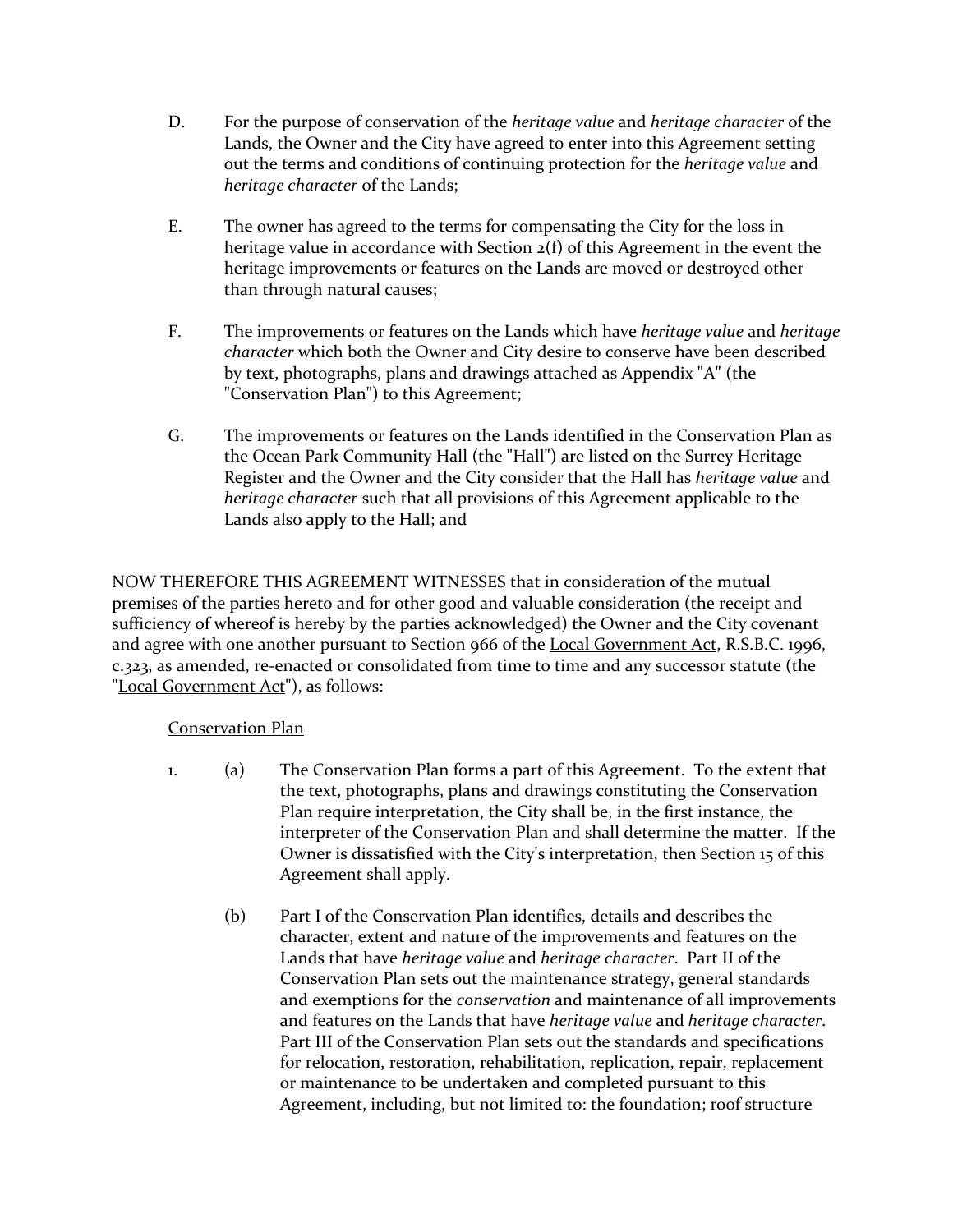and cladding; building envelope, wood detailing and trims; interior conditions; and the site and landscaping.

#### Owner's Obligations to Protect, Conserve, Maintain and Rebuild

- 2. The Owner covenants and agrees that:
	- (a) No improvements on the Lands identified in the Conservation Plan as having *heritage value* or *heritage character* shall be *altered,* including alterations required or authorized by this Agreement, except as agreed to in writing by the City.
	- (b) Each action of relocation, restoration, rehabilitation, replication, repair, replacement or maintenance, required by Parts I, II and III of the Conservation Plan, shall be commenced and completed in accordance with the timing, phasing, standards and specifications set out the Conservation Plan.
	- (c) All improvements identified in Part I and II of the Conservation Plan as having *heritage value* and *heritage character* shall be maintained to the minimum standards and in accordance with the guidelines and requirements set out in the Conservation Plan.
	- (d) In the event the Hall is damaged, the Owner of the Lands accepts the obligation to undertake all necessary construction to restore the damaged portion or portions of the Hall to its original condition. The Owner is required to apply for and to hold a heritage alteration permit specifying the measures to be taken to restore the damaged portion or portions of the Hall. The heritage alteration permit application shall be subject to review and approval by the Heritage Advisory Commission. The restoration of the Hall shall reflect the character-defining elements and design components including, but not limited to: setting on a corner lot within the Ocean Park neighbourhood; continuous use as a community hall; wood-frame construction; institutional form, scale and massing, as expressed by its onestorey height, front-gabled roof and concrete foundation; Craftsman style details such as: triangular eave brackets in the gable ends; wooden drop siding with cornerboards; exposed rafter tails; and pointed bargeboards; features of construction which illustrate the evolution of the building over time including the front addition with one-half-storey boomtown façade and slightly hipped roof, the south façade addition, and the early rear addition; early windows, including original 5-over-4 multi-paned doublehung wooden sash windows on the north façade; six-paned wooden sash windows on the south and east façades; and eight-paned wooden sash casement windows on the south façade; interior features such as maple wood floors in the main hall and a raised stage; and original landscape features including tall, mature trees, all as subject to prior approval by the City Architect or designate.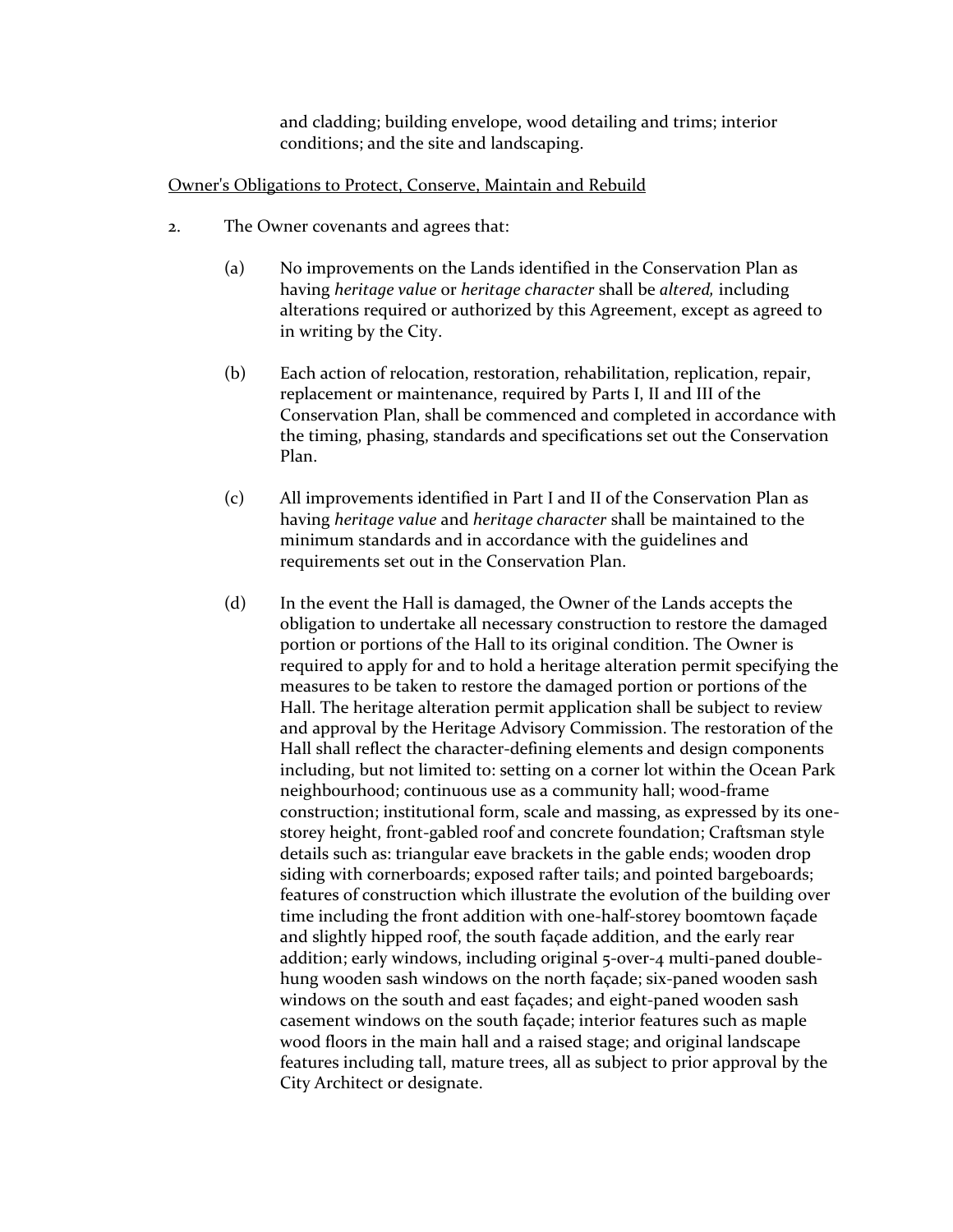- (e) In the event the Hall is destroyed, the Owner of the Lands accepts the obligation to undertake all necessary construction to create a replica of the Hall. The Owner is required to apply for and to hold a heritage alteration permit specifying the measures to be taken to create a replica of the Hall. The heritage alteration permit application shall be subject to review and approval by the Heritage Advisory Commission. If the design is not an exact replica, the massing and the style shall be similar to the original building, and a heritage alteration permit shall be required before a building permit can be issued for reconstruction to take place. The construction of the replica or replacement of the Hall shall reflect the character-defining elements and design components as described in Section 2(d)**,** all as subject to prior approval by the City Architect or designate.
- (f) In the event that the Hall is destroyed, in addition to the construction of a replica described in 2(e), the Owner covenants and agrees to compensate the City for the loss in heritage value to the community in the amount of \$26,608.60 indexed to the Vancouver Consumer Price Index (CPI) with 2011 being the base year, except that if the Hall is destroyed through natural causes, including but not limited to, flood, earthquake and accidental fire as determined by the City in its sole discretion, and a replica is constructed by the Owner that is acceptable to the Heritage Advisory Commission or any successor decision making body in is sole discretion, then payment of compensation by the Owner to the City is not required.
- (g) Should the Hall become vacant and unoccupied for a period of 30 days or more, the Owner of the Lands agrees to maintain the integrity and security of the Hall and Lands including but not limited to, on-site security, monitored security alarm system, perimeter fencing and lighting, and boarding of windows and doors. The Owner of the Lands must provide the City in writing a 24-hour emergency contact number and confirm the security measures are in place. If the Owner fails to secure the Hall, the City may and is authorized to undertake the necessary works to secure the Hall, and the cost shall be at the expense of the Owner and the City shall be at liberty to recover the costs in a like manner as City property taxes on the Lands for the purpose of undertaking the necessary works to secure the Hall and to conduct an inspection to determine that the security measures continue to be in place.
- (h) Should the Hall become vacant and unoccupied during construction or other redevelopment of the Lands, the Owner agrees to post a sign that reads as follows: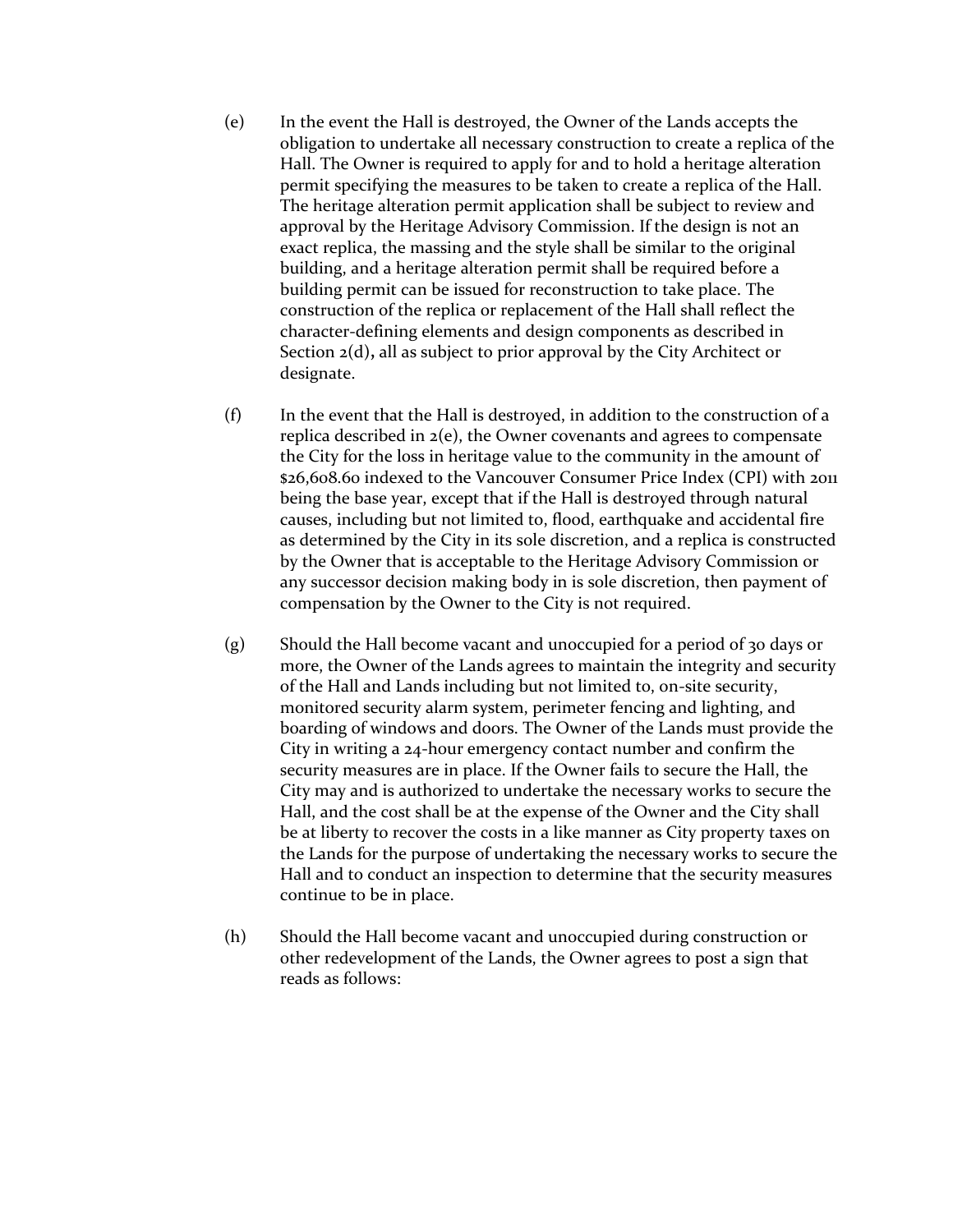### **PROTECTED HERITAGE SITE No Vandalism or Removal of Materials (Maximum individual penalty: \$50,000 and 2 years Imprisonment)**

If the Owner fails to post the required sign, the City may and is authorized to post the sign, and the cost shall be at the expense of the Owner and the City shall be at liberty to recover the costs in a like manner as City property taxes on the Lands.

- (i) The Owner shall do or cause to be done all such things, and shall take or cause to be taken all such actions, as are necessary to ensure that the restrictions and requirements set out in Parts II and III of the Conservation Plan are fully observed, and the Owner shall not do, cause or allow to be done anything that would be in breach of the restrictions and requirements of this Agreement.
- (j) Where required by the City in a heritage alteration permit, the Owner shall provide security to the City to guarantee the performance of the terms, requirements and conditions contained in the Conservation Plan.
- (k) The Owner may apply to the City for funding for the Hall including, but not limited to, monies for exemption from taxes, or any provision for assistance as specified in Section 225 of the Community Charter, S.B.C. 2003, c.26.

### Variation to By-laws

3. No variations to by-laws are applicable to the Lands.

### Construction and Maintenance

4. Wherever under this Agreement the Owner relocates, restores, rehabilitates, replicates, repairs, replaces, maintains or in any way alters improvements on, or features of the Lands identified in the Conservation Plan as having *heritage value* and *heritage character* or constructs or maintains other works to protect or conserve such improvements or features, all such work shall be done at the Owner's sole expense strictly in accordance with the Conservation Plan and as agreed by the City and all improvements or features shall be diligently and continuously maintained in good repair and efficient operating condition by the Owner at the Owner's sole expense in accordance with good engineering, design, heritage and *conservation* practice.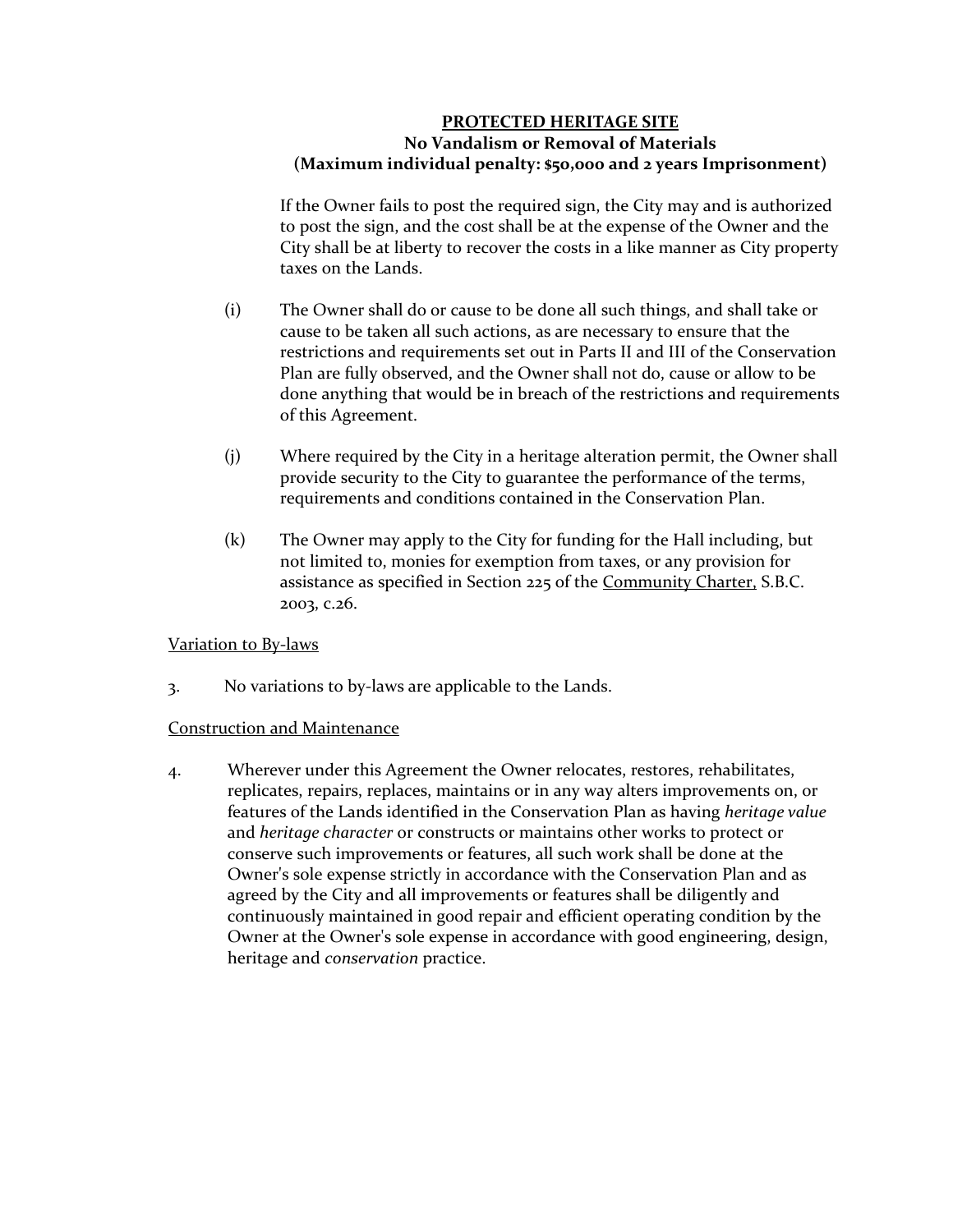### No Liability to City

- 5. In no case shall the City be liable or responsible in any way for:
	- (a) any personal injury, death or consequential damage of any nature whatsoever, howsoever caused, that be suffered or sustained by the Owner or by any other person who may be on the Lands; or
	- (b) any loss or damage of any nature whatsoever, howsoever caused to the Lands or any improvements or personal property thereon belonging to the Owner or to any other person,

arising directly or indirectly from compliance with the restrictions and requirements of this Agreement, wrongful or negligent failure or omission to comply with its restrictions and requirements, or refusal, omission or failure of the City to enforce or require compliance by the Owner with the restrictions or requirements or with any other term, condition or provision of this Agreement.

# Reasonable Care and Risk

6. The Owner shall at all times, in complying with the restrictions or requirements of this Agreement, take reasonable care not to injure any person or cause or allow damage to any property, and shall take reasonable care not to cause, suffer, permit or allow any condition to exist that might reasonably lead to, cause or result in injury to any person or property including persons and property on adjacent lands. It shall be the sole responsibility of the Owner to comply and maintain compliance with the restrictions and requirements in a safe manner, and without reasonably foreseeable risk to person or property. Compliance with the restrictions and requirements in this Agreement shall be at the sole and exclusive risk and cost of the Owner.

### **Modification**

7. If, in fulfilling its responsibilities and obligations pursuant to this Agreement, the Owner perceives or becomes aware of any unreasonable risk of injury to persons or damage to property or other potential loss that cannot be reasonably avoided, alleviated, reduced or eliminated except by measures that would be a breach of the restrictions, requirements of this Agreement, the Owner shall notify the City in writing of the nature and extent of the risk and of the measures proposed by the Owner to be undertaken at its sole cost to reduce, alleviate, avoid or eliminate the risk. Risk shall remain with the Owner.

# **Indemnity**

8. The Owner shall at all times indemnify and save harmless the City and its elected and appointed officials, employees, contractors and agents of and from all loss and damage, and all actions, claims, costs, demands, expenses, fines, liabilities and suits of any nature whatsoever by whomsoever brought for which the City shall or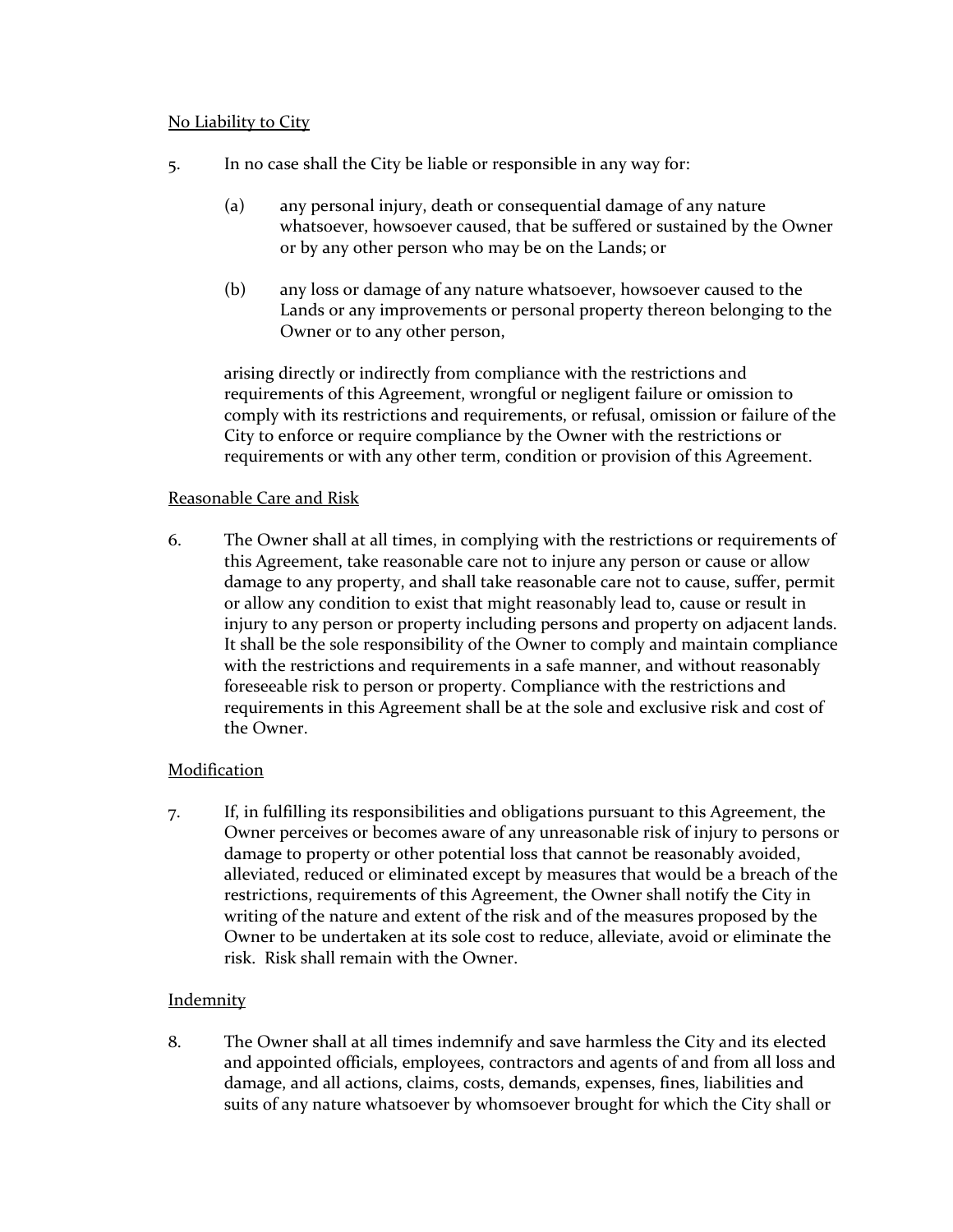may become liable, incur or suffer by reason of existence and effect whether direct or indirect of the restrictions or requirements of this Agreement, or breach or nonperformance by the Owner of any covenant, term or provision hereof, or by reason of any work or action of the Owner in performance of this Agreement, or by reason of any work or action of the Owner in performance of its obligations, or by reason of any wrongful act or omission, default or negligence of the Owner.

### Alternative Remedies

9. Any performance by the City pursuant to a statutory right to perform the obligations of an Owner arising out of this Agreement may be exercised fully in accordance with the Local Government Act and the Community Charter, and shall be without prejudice to any and all other remedies at law and equity available to the City, and no reference in this Agreement to, or exercise of any specific right or remedy by the City, shall preclude the City from exercising any other right or remedy.

# **Damages**

10. The Owner covenants and agrees that the measure of damages for any breach of the restrictions or requirements of this Agreement shall include, but shall not be limited to, the actual cost and expense of all administration, labour, materials, equipment, services and work required for all remedial acts necessary to fully relocate, restore, rehabilitate, replace, repair or maintain the building, structure, improvements on or features of the Lands having *heritage value* and *heritage character* to be protected, conserved, preserved or kept in its natural state. The nature and extent of any breach of the said restrictions and requirements, and the nature and extent of any relocation, restoration, rehabilitation, replacement, maintenance or remedial work or action of any nature required to remedy such breach shall be determined by the City by reference to the Conservation Plan, and Sections 2 and 4 of this Agreement.

# No Waiver

11. No restrictions, requirements or other provisions in this Agreement shall be deemed to have been waived by the City unless a written waiver authorized by resolution of the City Council and signed by an officer of the City has first been obtained, and without limiting the generality of the foregoing, no condoning, excusing or overlooking by the City on previous occasions of any default nor any previous written waiver shall be taken to operate as a waiver by the City of any subsequent default or in any way to defeat or affect the rights of remedies to the City.

# **Statutory Authority and Proprietary Rights**

12. Nothing in this Agreement shall limit, impair, fetter, or derogate from the statutory powers of the City all of which powers may be exercised by the City from time to time and at any time to the fullest extent that the City is enabled and no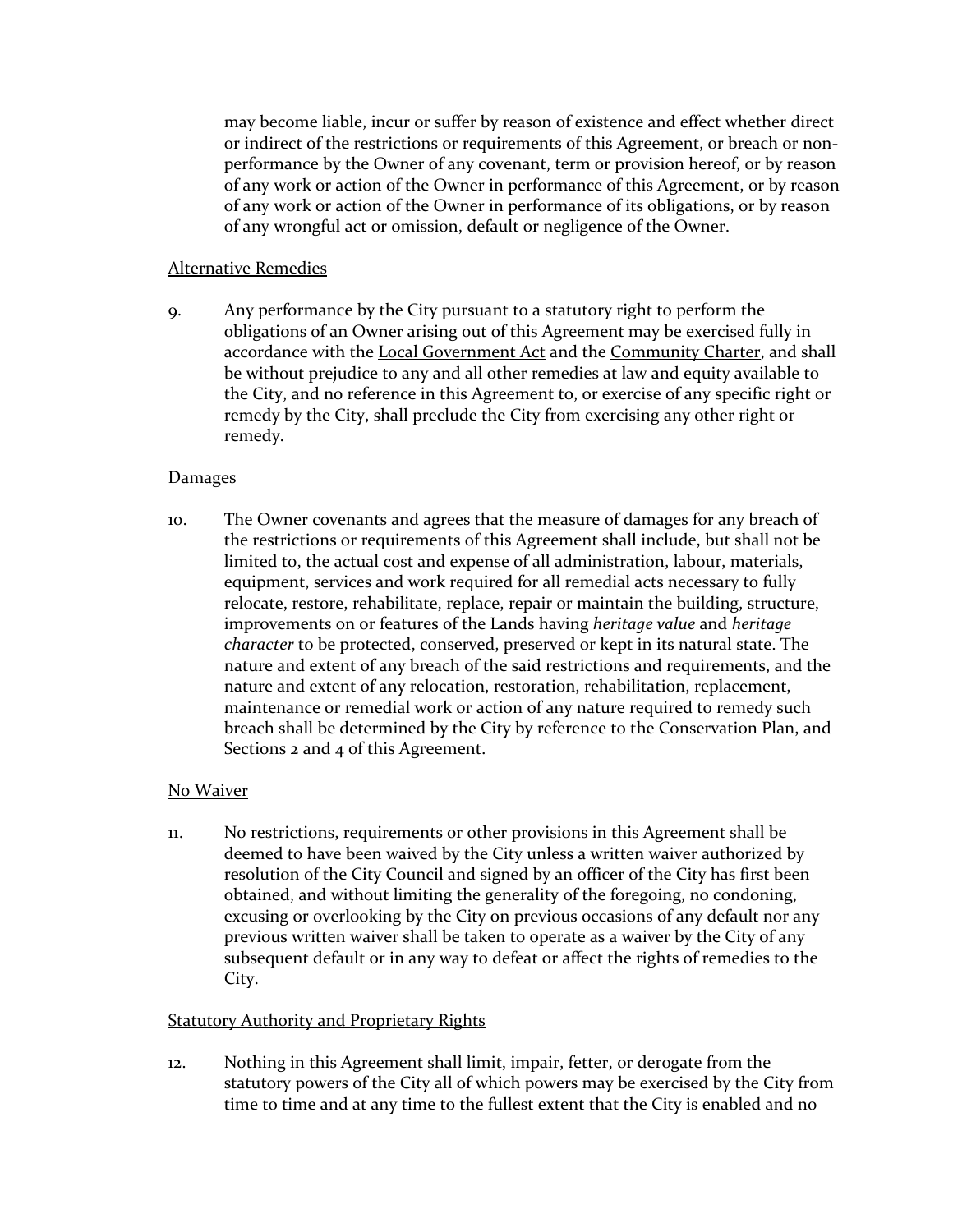permissive by-law enacted by the City, or permit, license or *approval*, granted, made or issued hereunder, or pursuant to statute, by the City shall stop, limit or impair the City from relying upon and enforcing this Agreement.

### Compliance with Laws

13. Despite any provision of this Agreement, the Owner shall comply with all laws, including by-laws of the City and all regulations and orders of any authority having jurisdiction, and to the extent only that such laws, regulations and orders are mandatory and necessarily require the breach of any restriction or positive obligation of this Agreement to be observed or performed by the Owner, or less than strict compliance with the terms hereof, then the Owner upon sixty (60) days' written notice to the City shall be excused from complying with such restrictions or performing such obligation and such restriction or obligation shall be suspended but only to the extent and for the time that such mandatory law, regulation or order is inconsistent with compliance with the said restrictions or obligations.

### Notice

14. Any notice to be given under this Agreement shall be in writing and may be either delivered personally or sent by prepaid registered mail and if so mailed shall be deemed to have been given five (5) days following the date upon which it was mailed. The address of the parties for the purpose of notice shall be as follows:

If to the City:

Attention: City Clerk

CITY OF SURREY 14245  $56^{th}$  Avenue Surrey, British Columbia V3X 3A2

If to the Owner:

OCEAN PARK COMMUNITY ASSOCIATION 1577 128th Street Surrey, British Columbia V4A 3V1

(the "Owner")

Any party may at any time give notice in writing to the other of any change of address and after the third day of giving of the notice, the address specified in the notice shall be the address of the party for the giving of notices.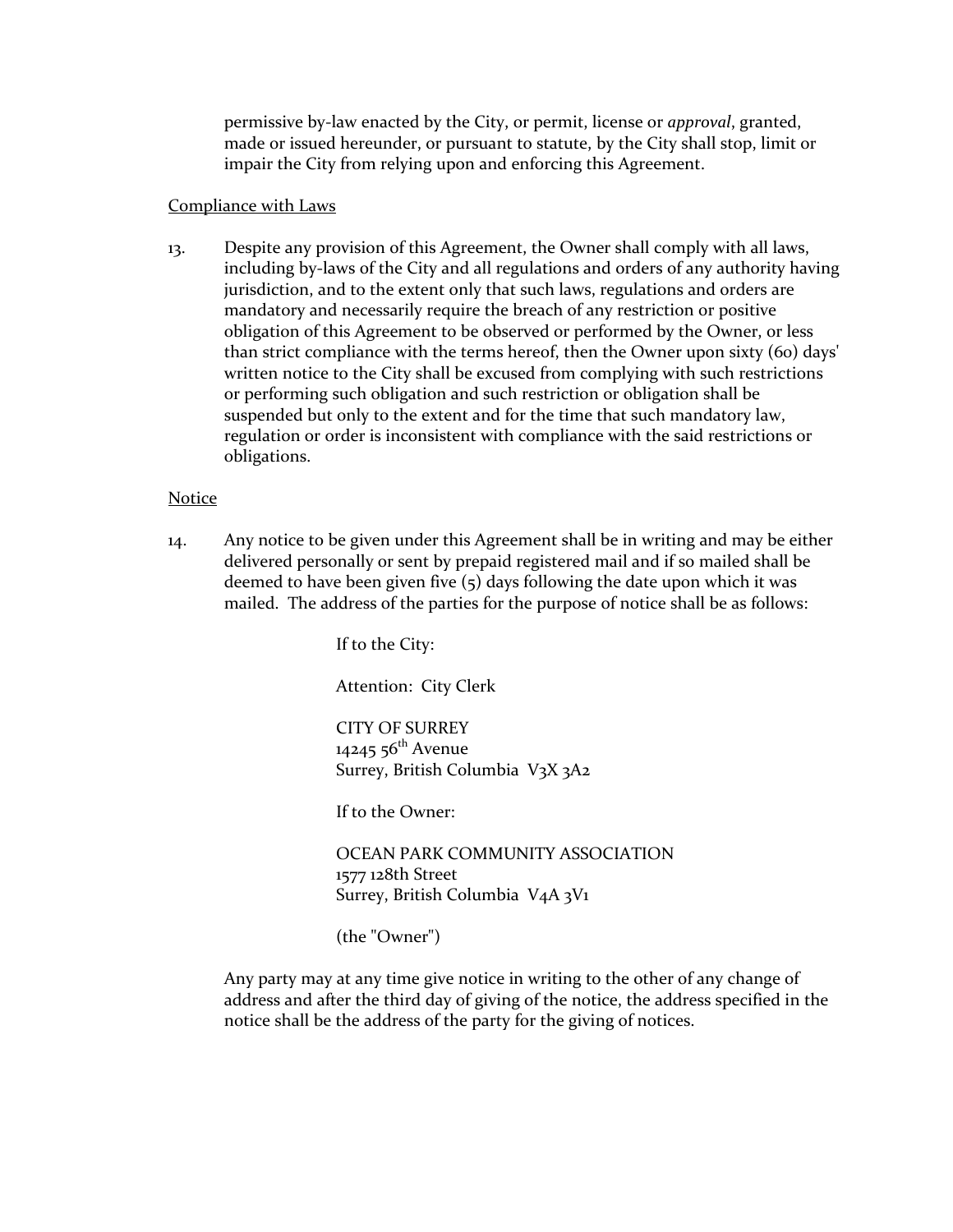If title to the Lands is transferred to a new Owner, the new Owner shall provide notice in writing to the City within 15 days of such a transfer providing the name of the new Owner, the contact for notice if it is different than the Owner and the new Address to which notices are to be sent.

#### Arbitration

- 15. The Owner, if dissatisfied with the City's interpretation of the Conservation Plan and any determination pursuant to Section 1(a) of this Agreement may require that the matter be decided and determined by binding arbitration as follows:
	- (a) The Owner must, within thirty (30) days of any exercise of discretion by the City, give notice to the City of its intention to dispute and in such notice shall name a member in good standing of the Architectural Institute of British Columbia who has agreed to act as an arbitrator;
	- (b) The City shall within thirty (30) days of receipt of the aforesaid notice either accept the Owner's arbitrator, or name another with the same qualifications willing to act, and shall give notice of the same to the Owner;
	- (c) Where each of the Owner and the City have named an arbitrator, the two arbitrators shall within thirty (30) days of the City's notice pursuant to Section 15(b) appoint a third arbitrator having the same qualifications and the three arbitrators shall decide the dispute;
	- (d) Where the City accepts the arbitrator first selected by the Owner, that arbitrator shall act as a single arbitrator and forthwith decide the dispute; and
	- (e) Any arbitrator's decision in respect of the exercise of discretion by the City shall be final, conclusive and binding on all parties.
- 16. Without limiting the City's power of inspection conferred by statute and in addition to that power, the City shall be entitled at all reasonable times and with reasonable notice to enter onto the Lands and into the Hall from time to time for the purpose of ensuring that the Owner is fully observing and performing all of the restrictions and requirements in this Agreement to be observed and performed by the Owner, and wherever possible, when an inspection of the Lands or the Hall is undertaken, the City shall provide reasonable notice to the Owner.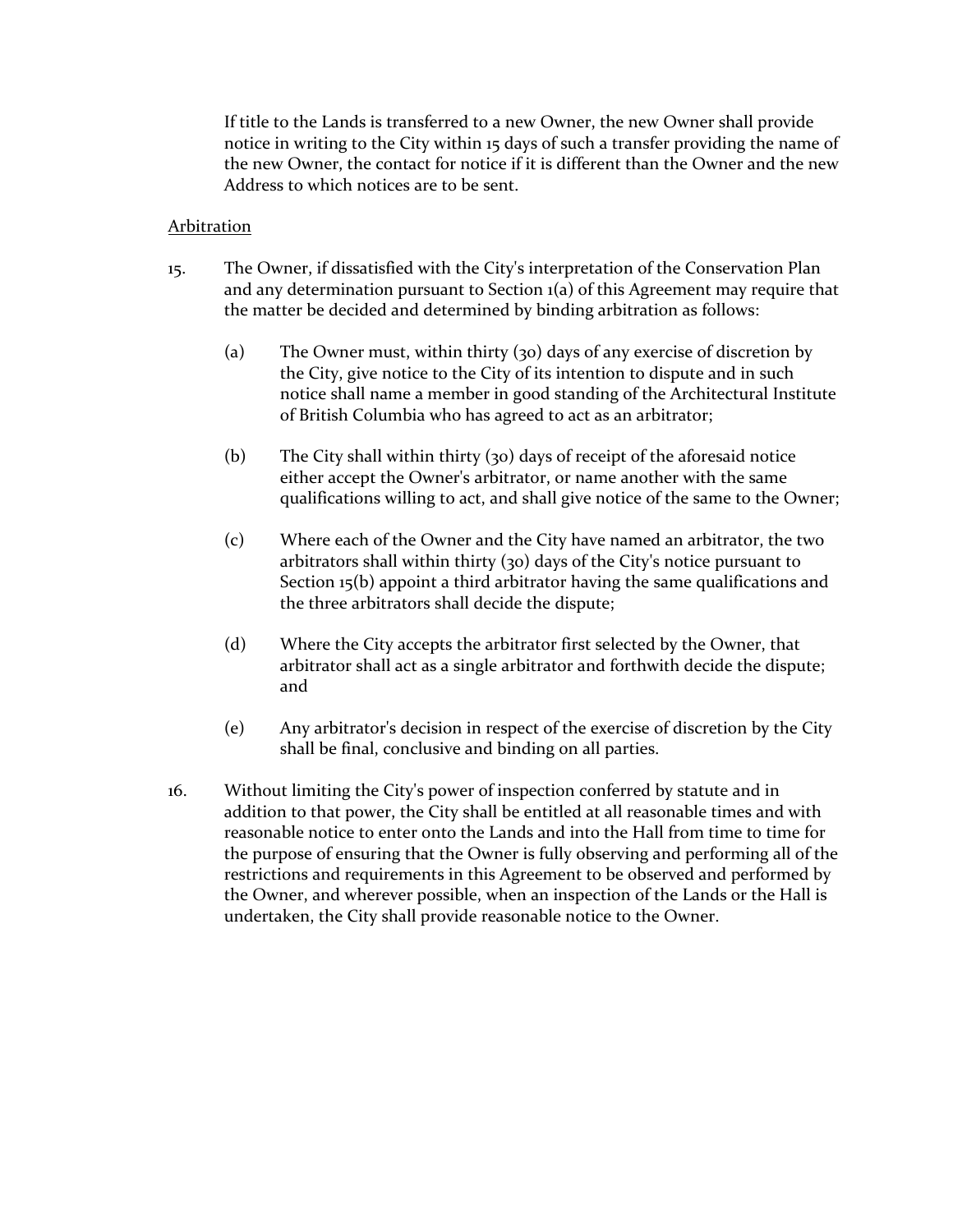### **Headings**

17. The headings in this Agreement are inserted for convenience only and shall not affect the construction of this Agreement or any of its provisions.

### Schedules

18. All schedules to this Agreement are incorporated into and form part of this Agreement.

### Number and Gender

19. Whenever the singular or masculine or neuter is used in this Agreement, the same shall be construed to mean the plural or feminine or body corporate where the context so requires.

#### **Interpretation**

20. Terms used in this Agreement that are italicized are defined in the Local Government Act, and the Heritage Conservation Act, R.S.B.C. 1996, c.187, as amended, re-enacted or consolidated from time to time and any successor statute, and shall take their meaning from those Acts.

### Successors Bound

21. All restrictions, rights and liabilities imposed upon or given to the respective parties under this Agreement shall extend to and be binding upon their respective heirs, executors, administrators, successors and assigns. When the Owner is more than one party they shall be bound jointly and severally by the terms, covenants and agreements on the part of the Owner.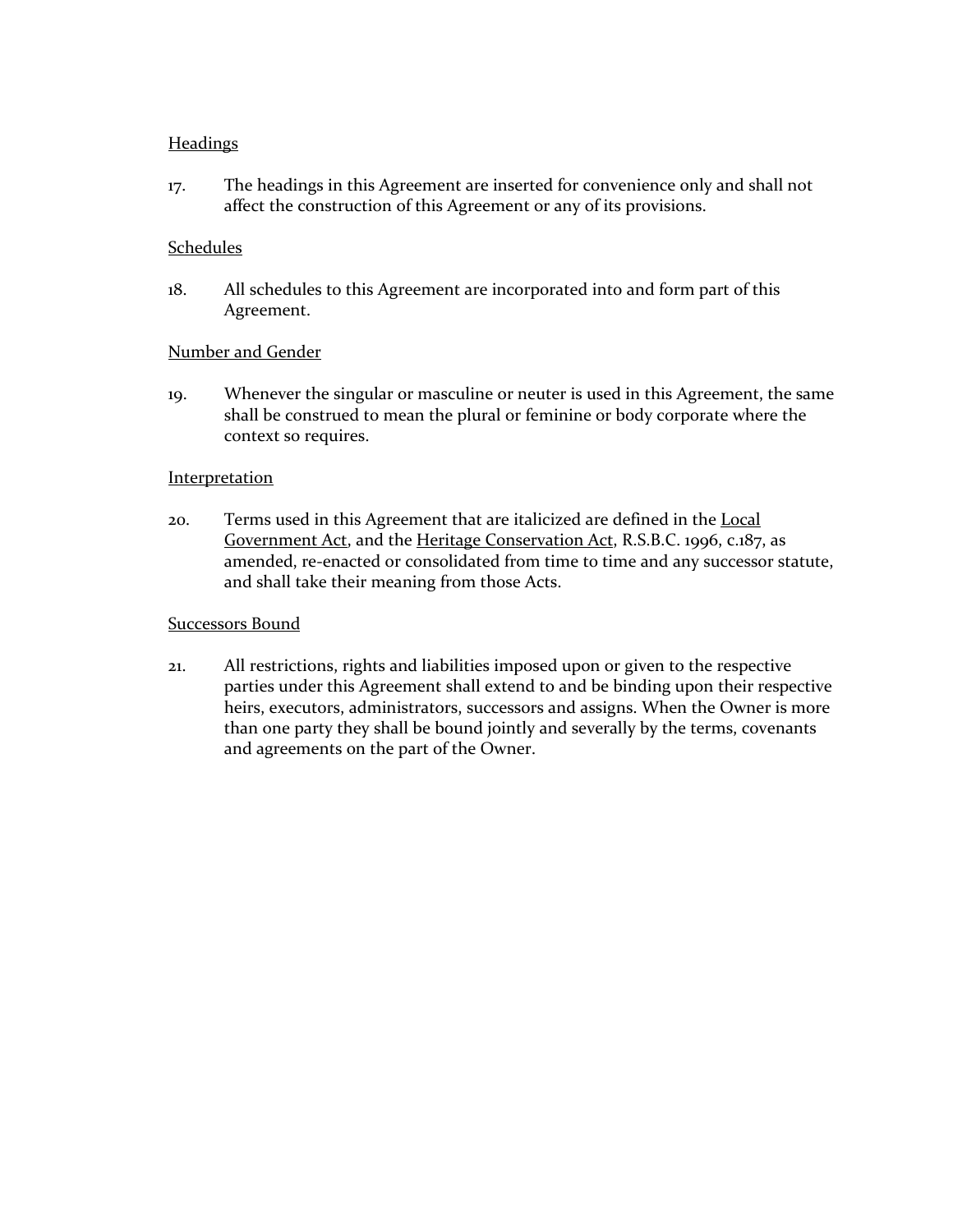#### Notice to be Filed

22. Notice of this Agreement and amendments to it will be filed in the Land Title Office and once filed, this Agreement and amendments will be binding on all persons who acquire an interest in the Lands

IN WITNESS WHEREOF the Owner and the City have executed this Agreement as of the date first above written.

### **OCEAN PARK COMMUNITY ASSOCIATION**

\_\_\_\_\_\_\_\_\_\_\_\_\_\_\_\_\_\_\_\_\_\_\_\_\_\_\_\_\_\_\_ By: Authorized Signatory (Signature)

Name: (Print) \_\_\_\_\_\_\_\_\_\_\_\_\_\_\_\_\_\_\_

| By: Authorized Signatory (Signature) |
|--------------------------------------|

Name: (Print) \_\_\_\_\_\_\_\_\_\_\_\_\_\_\_\_\_\_\_

\_\_\_\_\_\_\_\_\_\_\_\_\_\_\_\_\_\_\_\_\_\_\_\_\_\_\_\_\_\_

\_\_\_\_\_\_\_\_\_\_\_\_\_\_\_\_\_\_\_\_\_\_\_\_\_\_\_\_\_\_

### **CITY OF SURREY**

Dianne Watts Mayor

Jane Sullivan City Clerk

h:\by-laws\adopted bylaws\2011\byl 17402.docx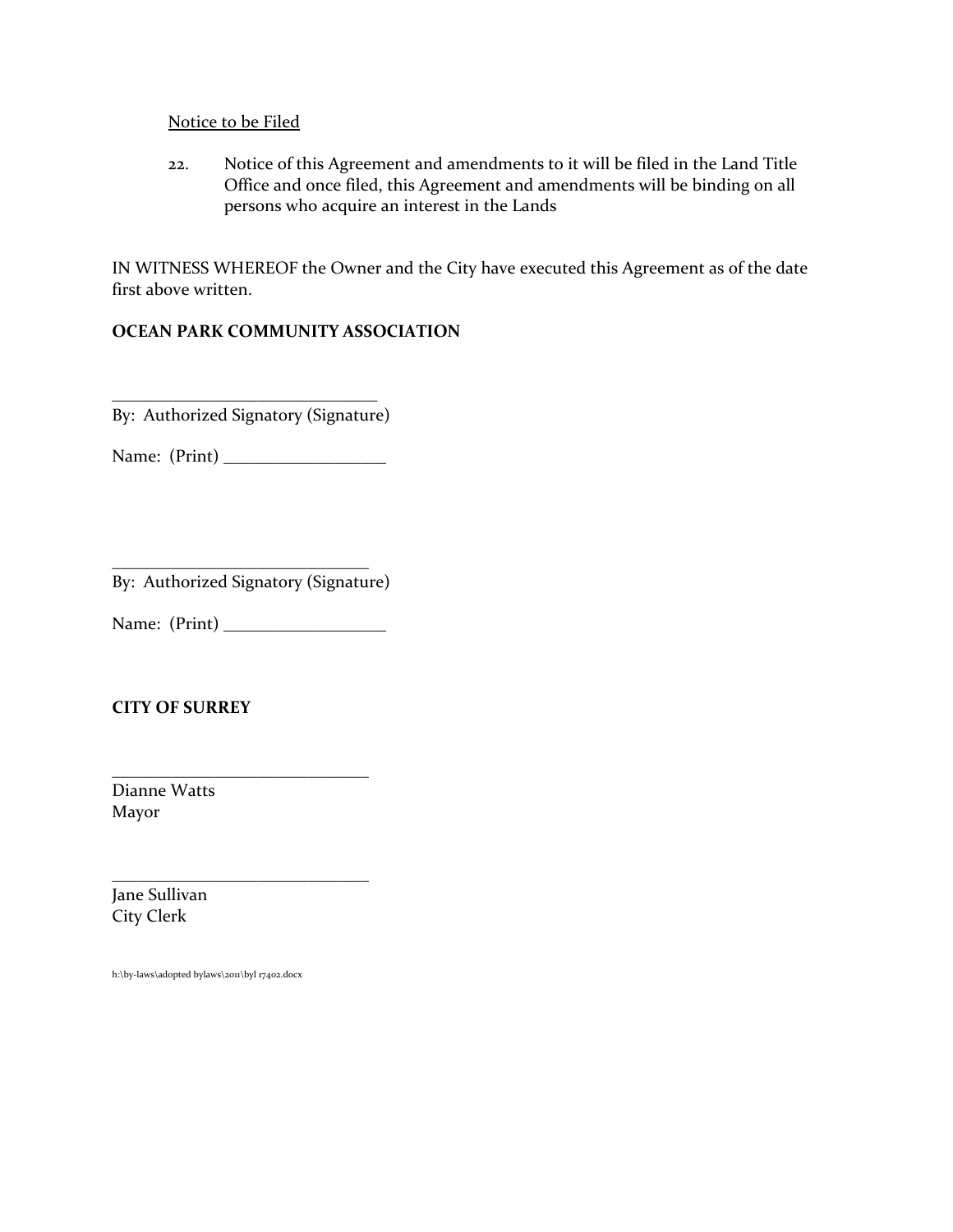# **Appendix "A"**

# **CONSERVATION PLAN**

#### **PART I – HISTORICAL AND ARCHITECTURAL BACKGROUND**

#### **1. Description of Historic Place**

Ocean Park Community Hall is located at 1577 128<sup>th</sup> Street in the Ocean Park neighbourhood of Surrey. It is a one-storey wood-frame community hall with a frontgabled roof and wooden drop siding. The Hall is characterized by its original multi-paned, double-hung wooden sash windows, its rectangular plan and its surrounding mature landscaping.

#### **2. Heritage Value of Historic Place**

Completed in 1926, the purpose-built Ocean Park Community Hall is significant for its continuous association with the development of the Ocean Park neighbourhood in Surrey. Located in the southern portion of the City of Surrey, the Ocean Park neighbourhood was established in 1905 when W. Pasco Goard, real estate advertiser and former minister for the Methodist Church, acquired and parcelled a large area of land adjacent to the waterfront. The neighbourhood continued to develop. By 1909 the Great Northern Railway (GNR) had arrived in the area and the residents of Ocean Park constructed their own local railway stop in 1912. With the railway came more settlers, and as more families arrived, the need for infrastructure and amenities increased. In 1916, the first Ocean Park School was constructed on land donated by early settler Ben Stevenson, and by 1922 the first Ocean Park Post Office had been constructed. As the community expanded, the need for community gathering, performance and meeting space was realized. This need was met in 1924 when prominent local citizen and one of the area's majority landowners, John Horner, donated the land for the construction of a community hall. On March 3, 1926, the Hall was opened with a banquet, concert and dance. The Hall has evolved along with the growing community: over the years it has been expanded to the front, back, and side. Interior additions, such as the construction of a raised stage, have made the space more versatile and these alterations are indicative of the patterns of growth and development in the Ocean Park neighbourhood over the many decades since the Hall was constructed. The Ocean Park Community Hall continues to be an important and well-used landmark in the Ocean Park neighbourhood.

The Ocean Park Community Hall is valued additionally for its modest vernacular Craftsman style architecture. The Craftsman style was typified by rational space planning, the use of natural materials and a mix of traditional design elements inspired by the Arts and Crafts movement, such as sloping rooflines and triangular brackets. The Craftsman style was popularized through countless periodicals and plan books, expressing both the traditional aspects of the Arts and Crafts movement as well as modern lifestyles. Though modest in design, the Ocean Park Community Hall represents the reserved type of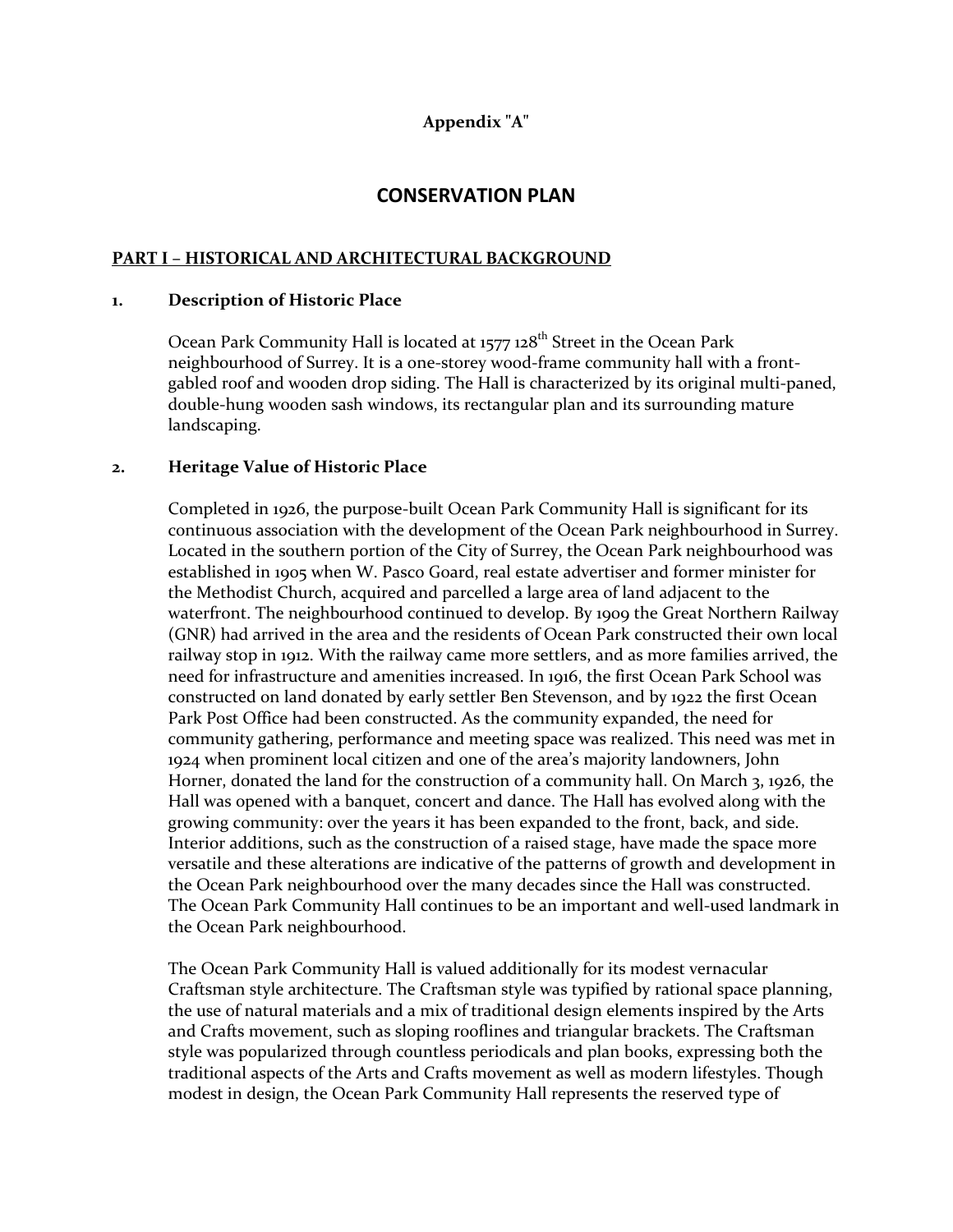building construction occurring in Surrey during the austere interwar period of the mid-1920s. Incorporating quality local materials such as cedar drop siding and few design elements, the Ocean Park Community Hall illustrates the persistent influence of the Craftsman style of architecture during the inter-war period.

# **3. Character Defining Elements**

The key elements that define the heritage character of the Ocean Park Community Hall include its:

- setting on a corner lot within the Ocean Park neighbourhood
- continuous use as a community hall
- wood-frame construction
- institutional form, scale and massing, as expressed by its one-storey height, frontgabled roof and concrete foundation
- Craftsman style details such as: triangular eave brackets in the gable ends; wooden drop siding with cornerboards; exposed rafter tails; pointed bargeboards; and contrasting wood trim
- features of construction which illustrate the evolution of the building over time including the front addition with one-half-storey boomtown façade and slightly hipped roof, the south façade addition, and the early rear addition
- early windows, including original 5-over-4 multi-paned double-hung wooden sash windows on the north façade; six-paned wooden sash windows on the south and east façades; and eight-paned wooden sash casement windows on the south façade
- interior features such as maple wood floors in the main hall and a raised stage
- original landscape features including tall, mature trees

# **4. Existing Appearance and Features**

The following depicts some of the details of the Hall:



East Elevation South Elevation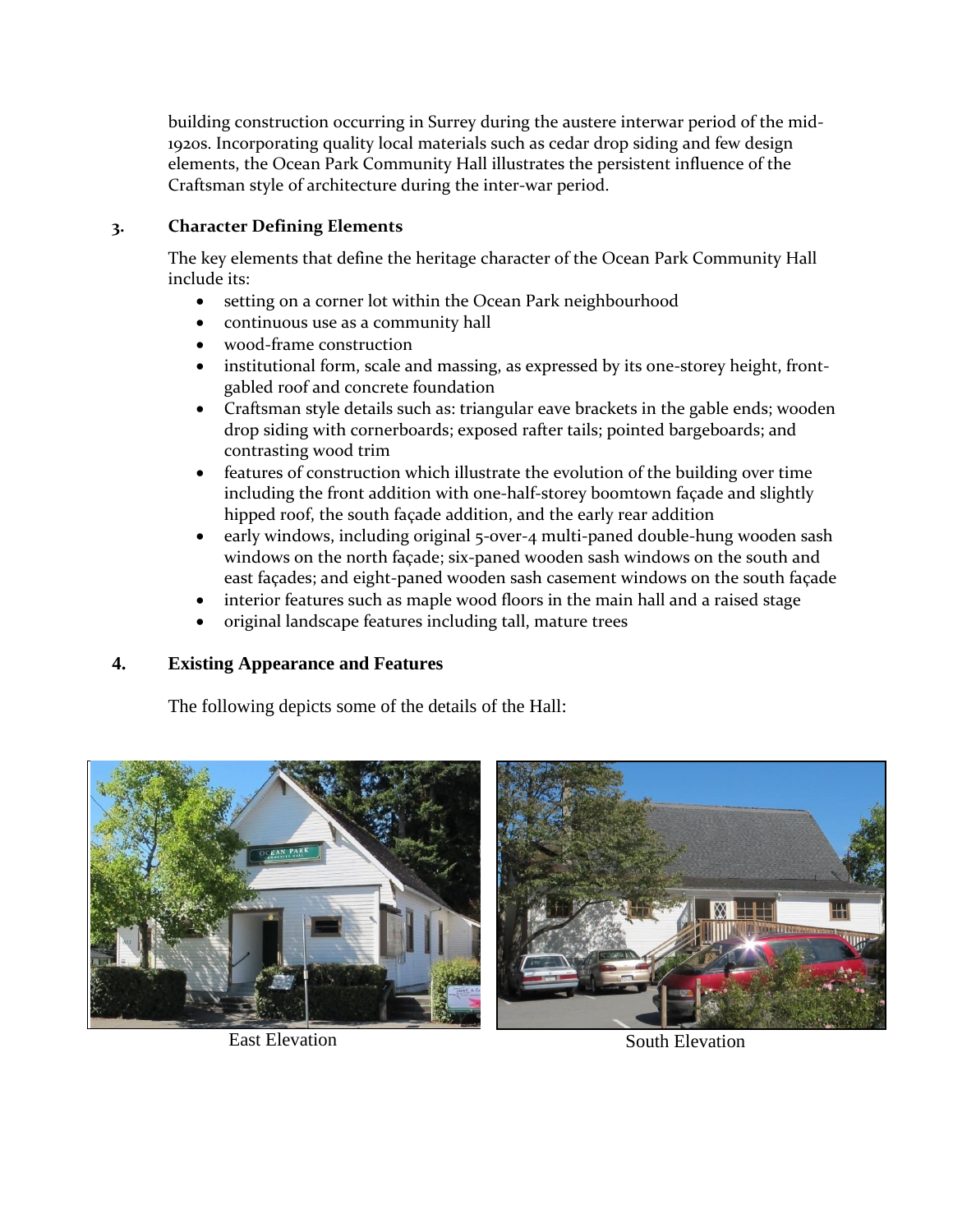



5-over-4 multi-paned double-hung wooden sash windows - north elevation



West Elevation North Elevation



Exposed rafter tails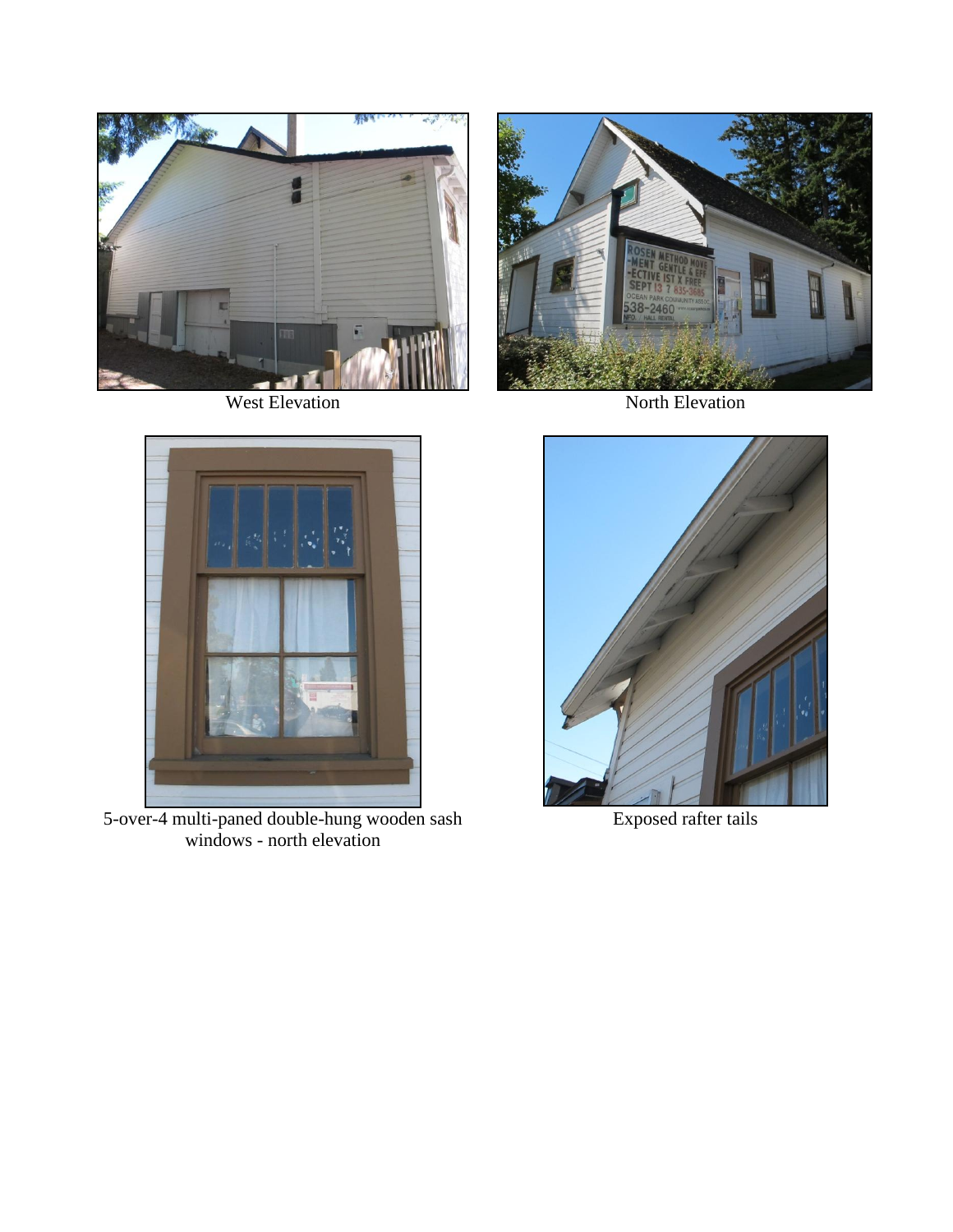

Maple wood floor in main hall Stage with maple wood floor



# *PART II – MAINTENANCE STANDARDS AND PERMIT APPROVALS*

#### **1. General**

### **A. Requirement to Commence Renovations**

Restoration of the Hall, including works that are consistent with Part III – Restoration Standards and Specifications, may commence at any time following the adoption of a by-law to enter into this Agreement and the issuance of a building permit authorizing the works.

#### **B. Maintenance Strategy**

The strategy to ensure ongoing conservation of the Hall shall consist of a Maintenance Plan and a Funding Strategy.

The Maintenance Plan shall be prepared with input from an architect that is acceptable to the City, who is knowledgeable in the restoration of heritage buildings. Issues to be addressed in the Maintenance Plan include water penetration and damage from sun, wind, weather and animals. Maintenance includes, but is not limited to, painting or staining, sealing, weather-stripping and the like.

The Funding Strategy shall include, but is not limited to, whether or not the Owner intends to absorb all the costs, undertake fundraising or seek government financial incentives, including those available from the City.

The owner shall submit a Maintenance Plan and Funding Strategy for review and approval by the General Manager, Planning and Development and the Heritage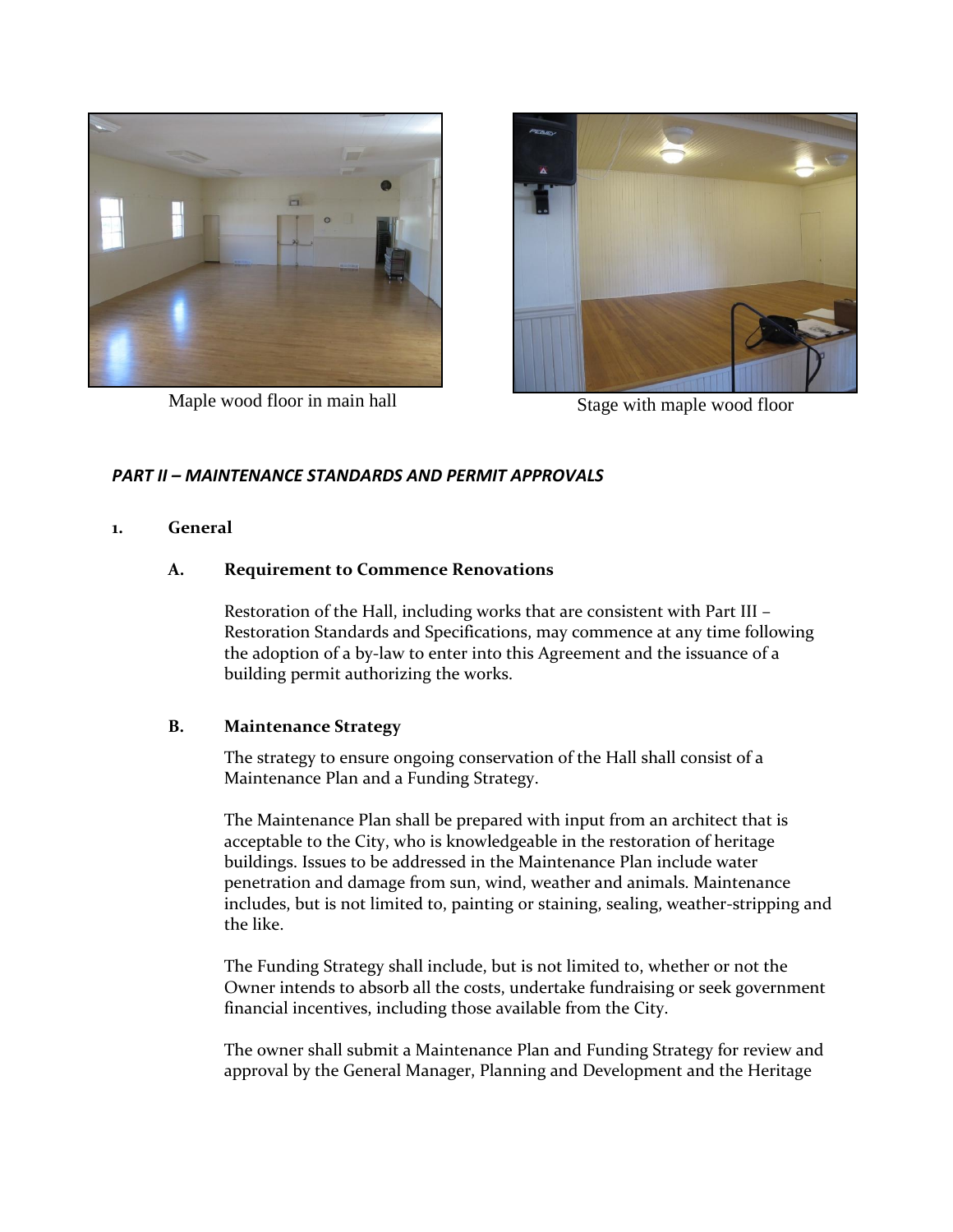Advisory Commission within one (1) year of the adoption of a by-law to enter into this Agreement.

The Maintenance Plan and Funding Strategy for the Hall shall include, but is not limited to, the following:

- (a) A description and a time schedule for the renovation, renovations, additions, stabilization, repair, and replacement of the exterior elements, *landscaping* or other identified works on the Lands that constitute the character-defining elements and as identified in Part III – Renovation Standards and Specifications;
- (b) A description and time schedule for the ongoing maintenance of the elements, *landscaping* or other identified works on the Lands and other relevant details. Maintenance includes: painting, staining and sealing of the exterior cladding and trims, weather stripping, re-roofing, replacement of windows, doors and exterior cladding or trims to match the existing materials;
- (c) Ongoing maintenance of *landscaping*;
- (d) A colour scheme for the exterior of the Hall;
- (e) A description of any matters noted in Part III Renovation Standards and Specifications or in the plans attached to this Agreement as requiring further details; and
- (f) A financial plan detailing the funding for the renovation and maintenance outlined above, including corporate sponsorships, annual budgets by the Owner or tenant, applications for government grants, strata fees, and other relevant details.

### **C. Amending an Established Maintenance Strategy**

An Owner may apply to the City to amend an existing Maintenance Plan and Funding Strategy. Any amendment is subject to approval by the General Manager, Planning and Development, and if deemed necessary by the General Manager, Planning and Development, the Heritage Advisory Commission.

#### **2. Standards**

The "Standards and Guidelines for the Conservation of Historic Places in Canada", established under the Historic Places Program, or successor guidelines as may be approved by the City are to apply to all construction, maintenance, restoration or renovation works undertaken under Parts II or III on the Hall.

### **3. Timing and Phasing**

This provision does not apply to the Lands.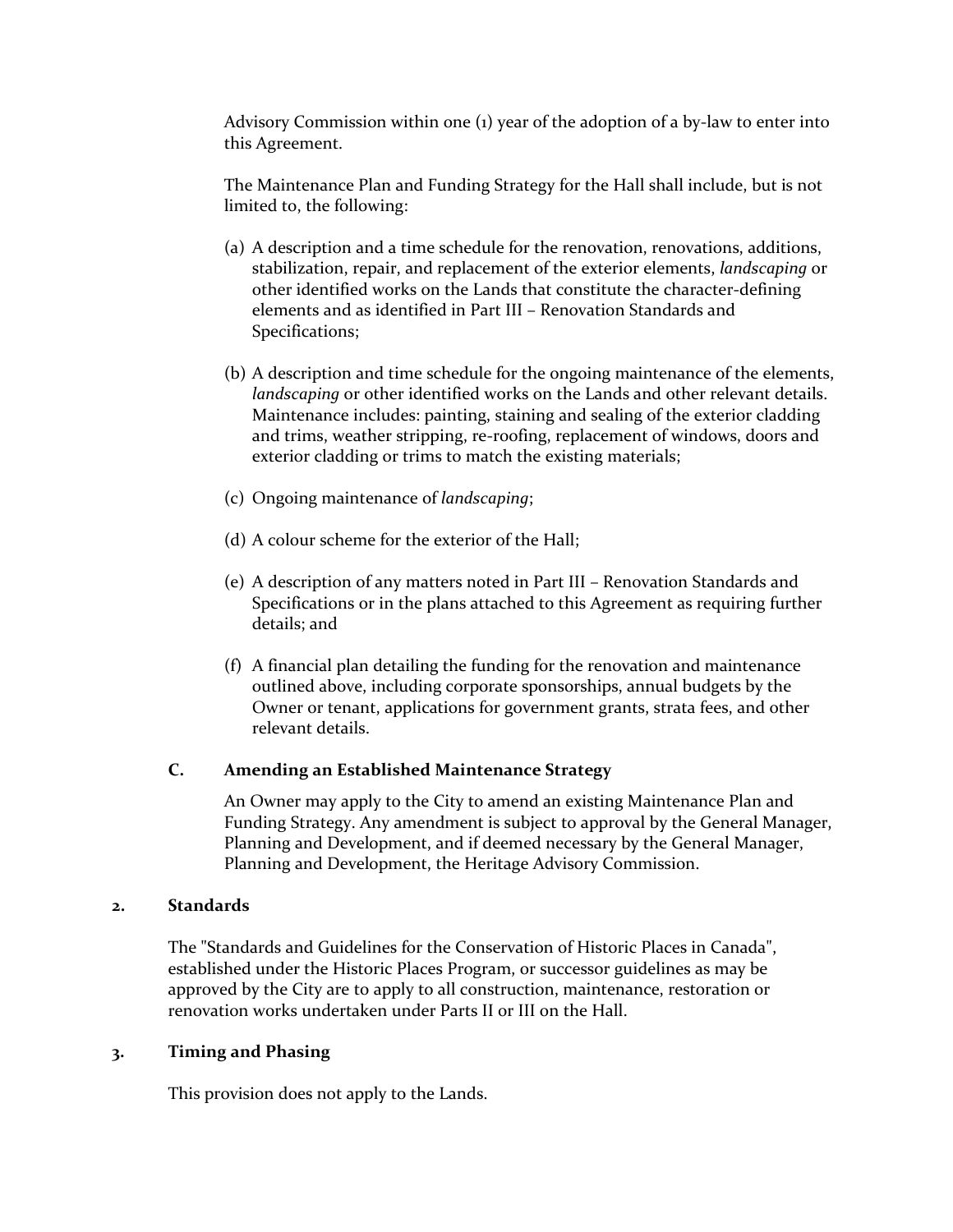### **4. Heritage Alteration Permit(s) Approval**

A. Changes to the building, structure, interior or exterior appearance of the Hall, features on the Lands identified in the Conservation Plan or character-defining elements may require the Owner to apply for a heritage alteration permit or obtain approval from the City.

Proposed changes shall be referred to the Planning & Development Department of the City prior to the commencement of any work to determine if the changes require or do not require a heritage alteration permit.

- B. A heritage alteration permit may not be required for the following alterations:
	- (a) changes to the Conservation Plan that are considered by the City Architect to be minor in nature and not affecting the character-defining elements of the Hall;
	- (b) restorations considered by the City Architect to be consistent with the original design, being made to replace stylistically foreign elements and done in consultation with an independent architect acceptable to the City with experience in restoration of heritage buildings; or
	- (c) simple repair and maintenance of existing elements not affecting the building structure, exterior or interior appearance of the Hall.
- C. A heritage alteration permit shall be required for alterations including, but not limited to, the following:
	- (a) changes to the Hall structure;
	- (b) changes to the exterior appearance of the Hall;
	- (c) replacement of existing elements and/or construction of additions;
	- (d) changes to the external appearance of the Hall due to interior renovations.

If a heritage alteration permit is determined to be required, the Owner shall apply to the City for a heritage alteration permit before undertaking any of the works listed in this Section 4.C.

After the heritage alteration permit application is submitted, the heritage alteration permit will be considered for issuance by City Council upon the recommendation of the General Manager, Planning and Development and the Heritage Advisory Commission, or by a City official delegated by City Council.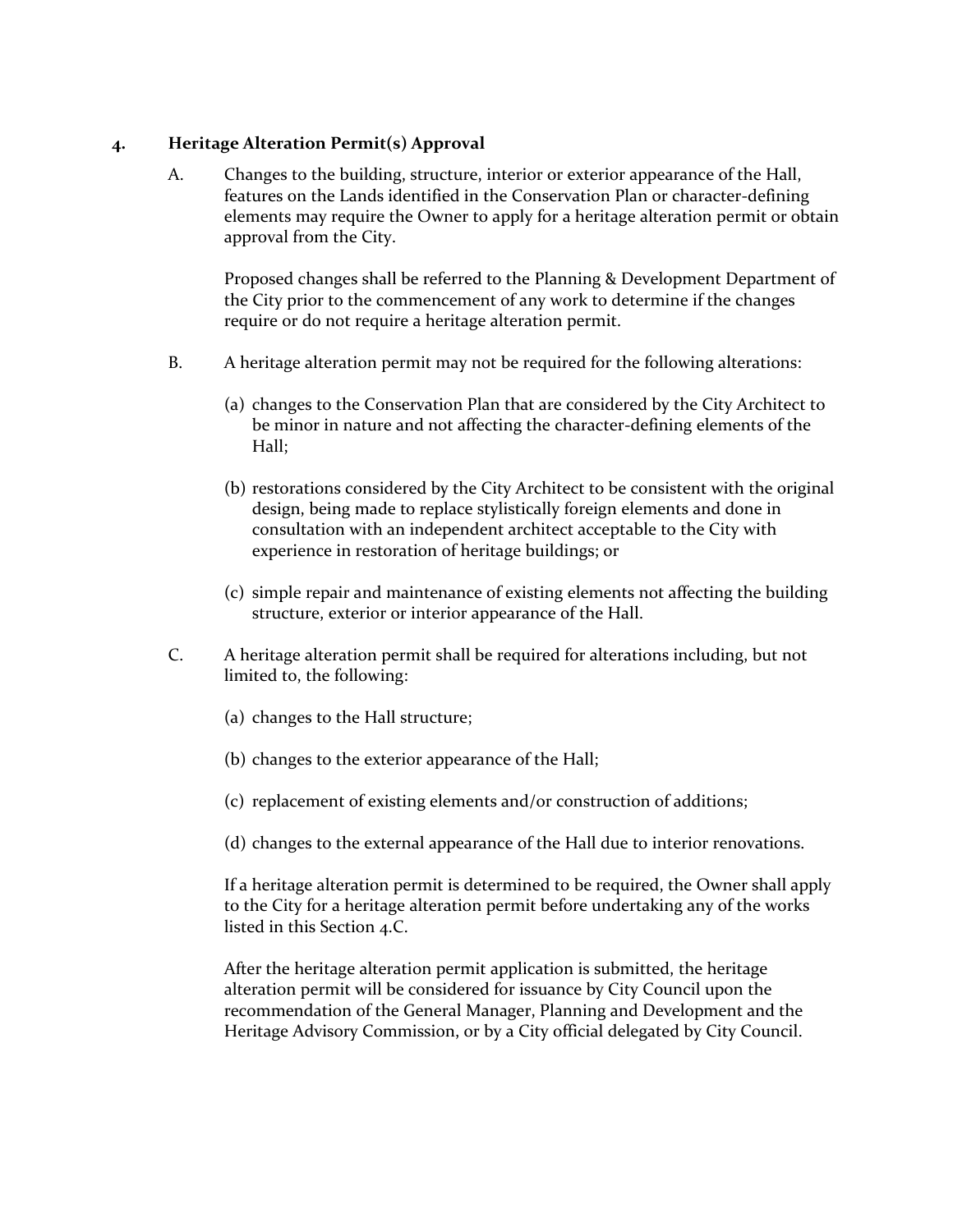#### **5. Building Permit Approval**

Construction, alterations or other actions to be authorized by a building permit shall be consistent with the provisions of the Conservation Plan and/or with heritage alteration permits sanctioning construction, alterations or other actions.

As the Hall is recognized as a historic site, Building Code equivalencies may be used to lessen visual impacts on the historical appearance or authenticity of the building. To utilize Building Code equivalencies, the Owner shall retain a qualified architect that is acceptable to the City Architect.

# **PART III – RESTORATION STANDARDS AND SPECIFICATIONS**

### **1. Foundation:**

In the short-term, the Hall will remain on its original foundation. Damaged areas shall be repaired as necessary using mortar formulation similar to existing.

Should a new foundation be required in the future, the work shall be completed in consultation with an independent architect with experience in heritage restoration and acceptable to the City.

### **2. Roof Structure and Cladding:**

When replacing with new roof, it is recommended to replace with original cedar roofing.

The use of materials other than cedar, however, is permitted, subject to the prior review and approval of the City Architect. If asphalt, duroid or laminated fibreglass shingles are proposed, the colour, texture and pattern of the new asphalt shingles should provide a sympathetic appearance that is based on the original roof. A high profile asphalt shingle may be acceptable subject to review by the City Architect.

The eaves troughs and downspouts shall be examined and replaced if necessary. A simple gutter profile shall be specified to not compromise the historical character of the Hall.

### **3. Building Envelope, Exterior, Wood Detailing and Trims:**

The existing triangular eave brackets, wooden drop siding, cornerboards, exposed rafter tails, and pointed bargeboards on the Hall shall be retained and restored. Wood cladding and detailing shall be replaced only as required and replacement materials shall match the original materials.

Wood windows, including 5-over-4 multi-paned double-hung wooden sash windows on the north façade; six-paned wooden sash windows on the south and east façades; and eight-paned wooden sash casement windows on the south façade shall be retained. In the event that any windows must be replaced due to aging or deterioration of materials, the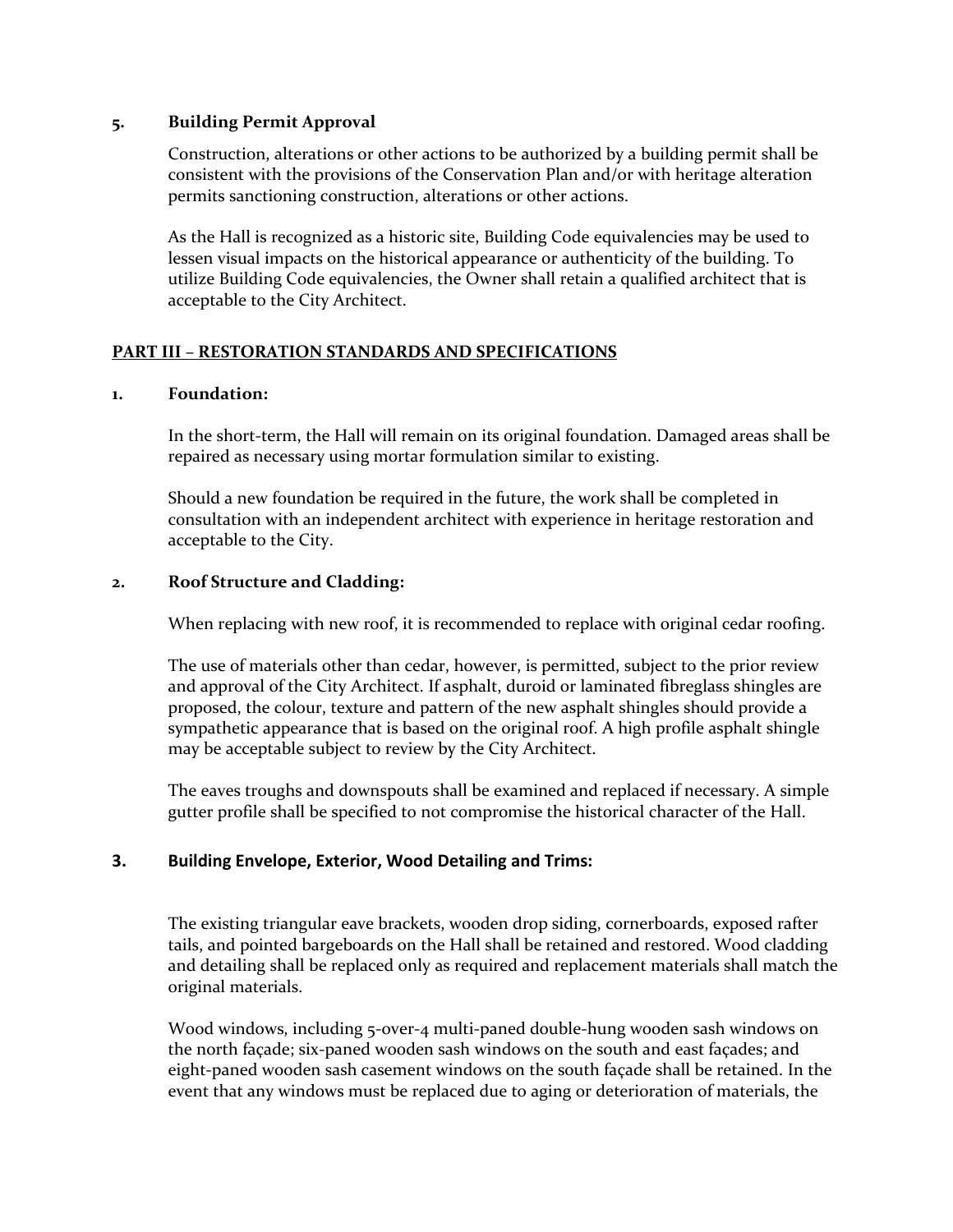replacement shall match the original in terms of style, shape, materials and assembly, and the original shall be retained on site.

If the existing exterior doors are to be replaced, then a style more in keeping with the historical character of the Hall shall be used.

The exterior paint colour, including the wood trims, shall be subject to the prior approval of the City. If the colour is to be changed, the change shall be done in consultation with the City and reflect as best as can be determined the original appearance of the Hall. A contrasting complementary paint colour shall be used for windows, doors and wood trims.

Changes to the exterior colour scheme shall not be undertaken without being reviewed and approved by the City Architect. The City Architect may consult with the Heritage Advisory Commission about the colour scheme. The following paint colours have been approved by the City Architect and are permitted to be used without further consultation.

**Siding:** Benjamin Moore Edwardian Cream VC-7 **Trim and decorative elements:** Benjamin Moore Pendrell Green VC-18 **Window sash:** Benjamin Moore Gloss Black VC-35 **Doors:** Benjamin Moore Gloss Black VC-35 or unpainted wood

The general intent is to promote restoration and retention of existing materials and elements wherever possible. If restoration is not feasible, replacements shall be constructed to match existing in terms of form, detailing and materials. Where original features have already been removed, altered or replaced by stylistically foreign elements, new replacements shall be consistent with the original design and done in consultation with an independent architect with experience in heritage restoration and acceptable to the City.

#### **4. Signage:**

If the existing signage on the north elevation on the Hall is to be replaced, new signage should be unobtrusive, constructed in natural materials such as wood, and externally illuminated in order to be sympathetic to the heritage character of the Hall. Plastic signs, high gloss materials, back-lit signage and bright colours should generally be avoided. Signs shall not be constructed or located in such a way as to obscure any architectural features, and shall be compatible in terms of size, shape, material, texture, colour and method of lighting. Any free standing sign shall be low profile, limited to 2 metres in height. Signage shall comply with the City of Surrey Sign By-law, 1999, No. 13656.

#### **5. Interior Condition:**

Interior features including the wooden floors in the main hall and the raised stage shall be retained and restored as required.